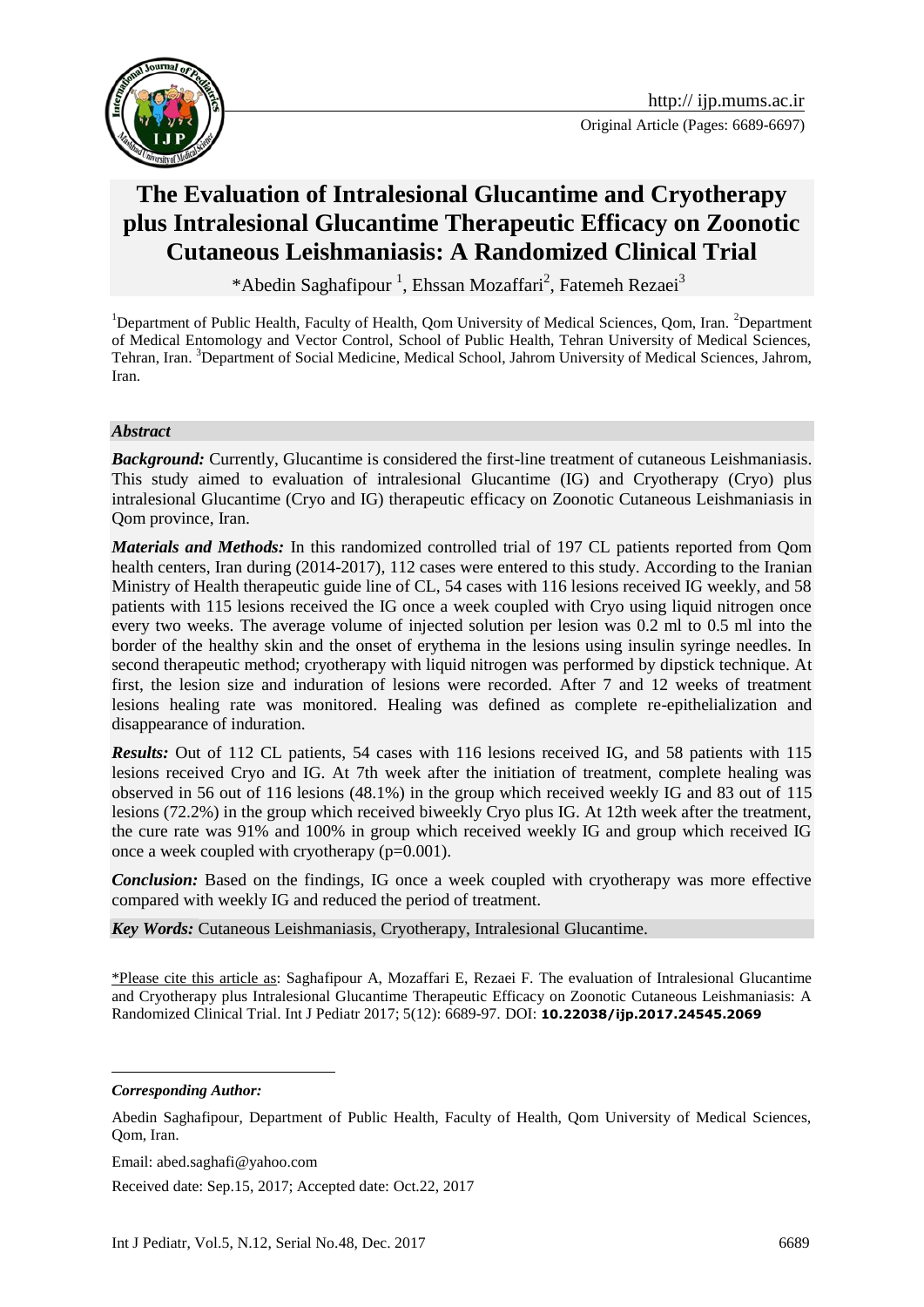## **1- INTRODUCTION**

 Leishmaniasis is a parasitic disease transmitted by some species of sand flies (1). It is estimated that in 98 countries, mostly developing ones, approximately 350 million people are at risk of acquiring leishmaniasis, 12 million are infected and the new cases are estimated to be 2 million annually. Two most common clinical forms of the disease Cutaneous Leishmaniasis (CL), and Visceral Leishmaniasis (VL) are mainly observed in 14 of the 22 countries of Eastern Mediterranean Regional Office (EMRO) region including Iran (2). Self-healing Zoonotic CL (ZCL) due to *L. major* and Anthroponotic CL (ACL) due to *L. tropica* are two known types of CL which spread out in the most parts of the country (3). Totally, about 17 out of 30 provinces of the country are endemic foci of ZCL. According to the official reports of [Ministry of Health and Education of Iran,](https://www.google.com/url?sa=t&rct=j&q=&esrc=s&source=web&cd=5&cad=rja&uact=8&ved=0ahUKEwiXy-i_57XXAhVQ5KQKHc5_AWgQFgg5MAQ&url=https%3A%2F%2Fwww.linkedin.com%2Fcompany%2Fministry-of-health-and-education-of-iran&usg=AOvVaw0PTmLJjdFY3uehI9rlyMY5) the average incidence rate of the CL is usually between 20 to 40 cases per 1,000,000; however, the disease prevalence is increasing and new foci of CL are emerging in Iran (4).

Currently, antimony compounds; Glucantime (Meglumine antimoniate) and Pentostam (Sodium stibogluconate) is used in many countries for the treatment of CL patients (5). In Iran, the Glucantime drug as intralesional and systemic is using for treatment of leishmaniosis. According to the guideline of [Centers for Disease](https://www.cdc.gov/)  [Control and Prevention](https://www.cdc.gov/) (CDC) office, [Ministry of Health and Education of Iran,](https://www.google.com/url?sa=t&rct=j&q=&esrc=s&source=web&cd=5&cad=rja&uact=8&ved=0ahUKEwiXy-i_57XXAhVQ5KQKHc5_AWgQFgg5MAQ&url=https%3A%2F%2Fwww.linkedin.com%2Fcompany%2Fministry-of-health-and-education-of-iran&usg=AOvVaw0PTmLJjdFY3uehI9rlyMY5) identified indicators for the systemic treatment with Glucantime are included: cutaneous lesions on the face of patients, having  $\geq$  5 skin lesions, the diameter of skin lesions > 3 cm, sporotrichoid forms of disease, having lesions on the joints and relapse or failure to the treatment. Otherwise, the local treatment with intralesional Glucantime (IG) is used for treatment of CL patients. Local treatment using IG to complete recovery of the patient or the maximum for 12 weeks is prescribed (6). Due to problems of injectable anti-Leishmania drugs, being limitations in facilities to Glucantime injection in rural areas and the willingness of patients to receive the non-injection treatment strategies, some scientific studies are continuing to achieve effective, therapeutic and inexpensive methods with minimal side effects to this disease (7). Scientists have been placed under investigation therapeutic efficacy of various drugs such as Azithromycin, Paromomycin, Amphotericin B, and Trichloroacetic acid (TCA) on CL, and have reached different findings (8). Alavi et al. indicate that therapeutic effects of azithromycin on cutaneous leishmaniasis were 46.4% (9). Mostaghim et al. reported the therapeutic efficacy of Paromomycin plus Gentamicin on CL patients was 86% (10). Also, Haftbaradaran et al. studied the therapeutic effects of 5% TCA cream in treatment of CL, found that recovery rate of 6.3%, 86.7% and 100 % in the second, seven and eight weeks of treatment period was obtained respectively; they indicate at the end of eight weeks after treatment all patients had recovered (11).

Up to now, some studies about the efficacy of cryotherapy in the treatment of CL have been performed in Old World foci of CL (7, 12-14). Recently use of cryotherapy also was on the agenda of the Ministry of Health. In the cases that have indication for receiving IG once a week, they should receive cryotherapy using liquid nitrogen once every two weeks and for at most three months additionally (15). There are some foci of ZCL in rural areas of the Qom province. Every year a number of patients referred to regional Health Centers for treatment (16, 17). This randomized controlled trial (TCTR20171120004), was done to evaluate therapeutic efficacy [of](https://www.google.com/url?sa=t&rct=j&q=&esrc=s&source=web&cd=9&cad=rja&uact=8&ved=0ahUKEwjKz5Dq7bfUAhXQaVAKHQ9WAVsQFghhMAg&url=http%3A%2F%2Frcm.mums.ac.ir%2Farticle_2794.html&usg=AFQjCNHpdTH8QkMV0adDnPPMb2B4TA_kjQ) intralesional Glucantime and Cryotherapy plus intralesional Glucantime on Zoonotic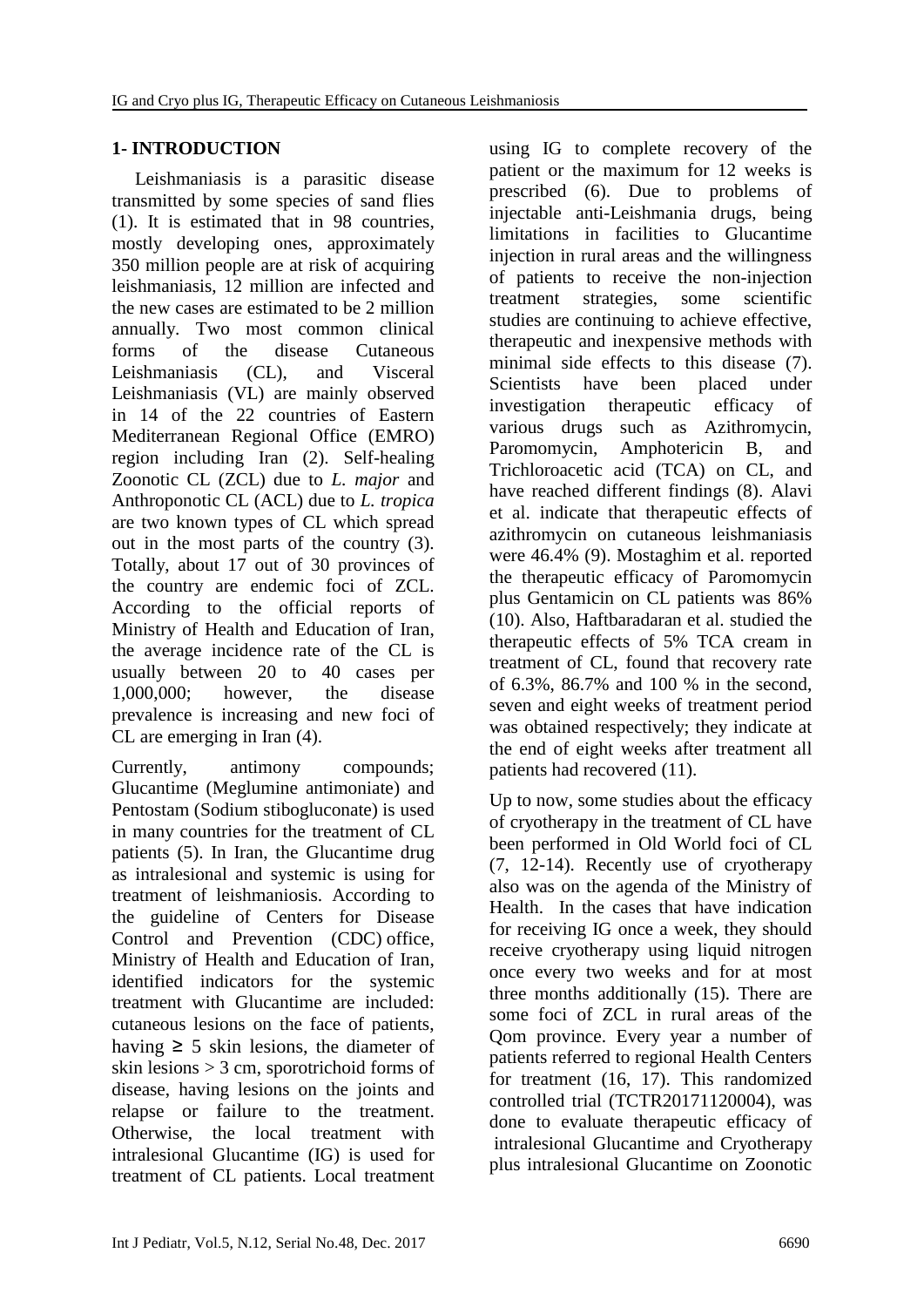Cutaneous leishmaniasis in Qom province, central Iran. This study can monitor the impact of each of the two therapeutic methods on the field and persuade the policy makers of the Ministry of Health to continue to prescribe or eliminate the method that does not effect on treatment of leishmaniasis.

### **2- MATERIALS AND METHODS**

### **2-1. Study design and population**

The Oom province (Iran) is bounded by Tehran province in the North, Esfahan province in the South, Semnan province in the East, and Markazi province in the West with an area of approximately 11,240 square kilometers (0.68% of total area of Iran) (18). This study was performed in all endemic foci of CL in Qom province during March 2014 to March 2017. All suspected patients with skin lesions (212 cases), who referred to regional health centers of Qom province, they were examined for CL using clinical and parasitological tests. Any skin lesions consistent with the clinical symptoms of CL (one or more painless papule that change to nodule with a central crust.

The papules and nodules get bigger, can develop central ulceration, and take approximately one year to heal without therapeutic intervention) which lasts more than 14 days should be classified as suspected cases. After screening, samples of suspected cases of CL were taken from the borders of the suspected lesion (s), fixed with methanol and stained with Geimsa and examined under the microscope. The disease was diagnosed based on clinical examination and microscopic observation of the intracellular amastigotes of the parasite in the Geimsa stained smear (19). In skin lesions of 197 cases leishman body were observed. Out of 197 cases of CL referring to health centers, 112 cases that had inclusion criteria for entering this study were selected and entered to the present study.

### **2-2. Methods**

This study was randomized controlled trial. According to the Iranian Ministry of Health therapeutic guide line of CL, 112 patients were entered to study as two groups and the intervention was as follows: 54 cases with 116 lesions received IG weekly and 58 patients with 115 lesions received the IG once a week coupled with Cryo using liquid nitrogen once every two weeks and for at about three months (12 weeks) (20). Glucantime<sup>®</sup> is prepared as a 5ml injection solution; 300mg/ml injectable solution that contains 425mg of pentavalent antimony in 1.5gr of Nmethylglucamine antimoniate (15). Glucantime intralesional injection method is included: for each patient, after wearing a gloves and disinfecting the lesion with alcohol or betadine, the following procedure was performed: the solution was injected using insulin syringe needles in adjacent intact skin of the lesions with 45 degree angle so that the lesions were indurated and white. The average volume of injected solution per lesion was 0.2ml to 0.5ml that injected into the border of the healthy skin and the onset of erythema in the lesions. This was repeated at 1cm intervals on the entire margin of the lesion throughout the lesion environment.

In this study, Glucantime injection was weekly done in the lesions by the expert general physicians in the health centers, and the probable side effects were evaluated by the expert medical entomologists. In second therapeutic method; cryotherapy with liquid nitrogen was performed by dipstick technique. It consists of application of saturated, cotton – tipped applicator on the lesion until 2- 3mm halo forms around it. The freeze time ranges between 10 - 25 seconds. This procedure was repeated and followed once every two weeks and for at about three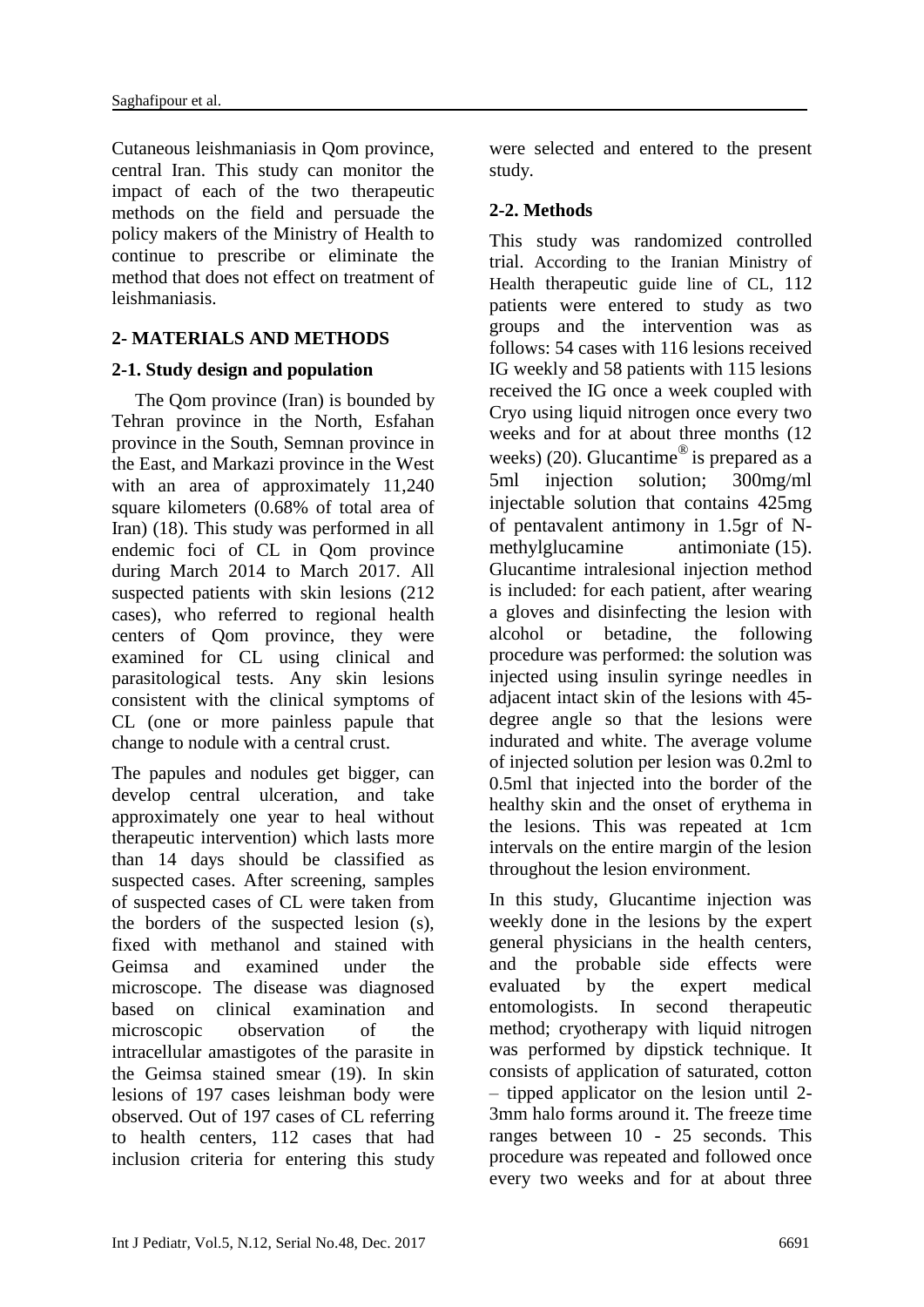months (12 weeks) (20). The dosage and type of drug for the treatment of patients is provided based on the national control guidelines for cutaneous leishmaniasis by Department of Zoonotic Diseases Control of Iran's Ministry of Health, and is ordered by a general physician and injected by a public health staff. Healing was defined as complete re-epithelialization and disappearance of induration.

# **2.3-Ethical consideration**

Firstly, coordination and permission letter from department of prevention and diseases control of Qom provincial health center was taken. It should be mentioned that before the start of the study, the aim of the study was demonstrated and the target group were ensured about the confidentiality of their data. Meanwhile, 112 people were all those who their leishmania infection confirmed in Qom health centers during three years of study and voluntarily entered the study after completing the consent form.

# **2-4. Inclusion criteria**

The inclusion criteria for the study were as follows: diagnosis of leishmaniasis based on the observation Leishman bodies in smears from skin lesions, the onset of the disease should be less than 4 weeks ago, completion of epidemiologic survey forms and having age 10 years or older (20).

### **2-5. Exclusion criteria**

The exclusion criteria were included; taking any drugs; antibiotics or anti-Leishmania during the last 4 weeks, lactating and pregnant mothers, having large skin lesions with a diameter of 5 cm and ultimately the patients with lesions of more than three on their bodies.

### **2-6. Data Analyses**

In two groups, the lesion size and induration of lesions were evaluated and recorded after 7 and 12 weeks, and treatment of lesions was monitored. Rehabilitated lesions were assessed using clinical examination and determination of the induration size and erythema in the lesions. The data was analyzed with Chisquare and Fisher's exact test.  $P > 0.05$  was considered significant level. Analysis was conducted using SPSS software17.0 software.

### **3-RESULTS**

 Out of patients participating in this present study, 53.7% and 58.62% were males in two groups; one group: received IG weekly and other group: received the IG once a week coupled with Cryo using liquid nitrogen once every two weeks respectively. The mean age in this two groups were  $21.6 \pm 2.0$  and  $20.9 \pm 4.0$ years old, respectively. Chi-square test showed that there were no significant differences among the demographic variables such as gender and age groups in patients who received IG weekly in comparison of received the IG once a week coupled with Cryo group (P>0.05).

Some demographic and epidemiologic characteristics of patients in two groups were showed in **Table.1**. Out of a total of 197 CL patients 112 cases with *L. major* were studied. 54 cases with 116 lesions received IG and 58 patients with 115 lesions received Cryo and IG (**Figure.1**). Of the total number of people participate in this study, 49 cases (43.75%) were under the age of 18 years old. It means, 42.59% of cases who received IG and 44.83% of patients who 115 received Cryo and IG had under the age of 18 years old **(Table.1).** At 7th week after the initiation of treatment, complete healing was observed in 56 out of 116 lesions (48.1%) in the group which received weekly IG and 83 out of 115 lesions (72.2%) in the group which received biweekly Cryo and IG. At 12th week after the initiation of treatment, complete healing was observed in 105 out of 116 lesions (91%) in the group which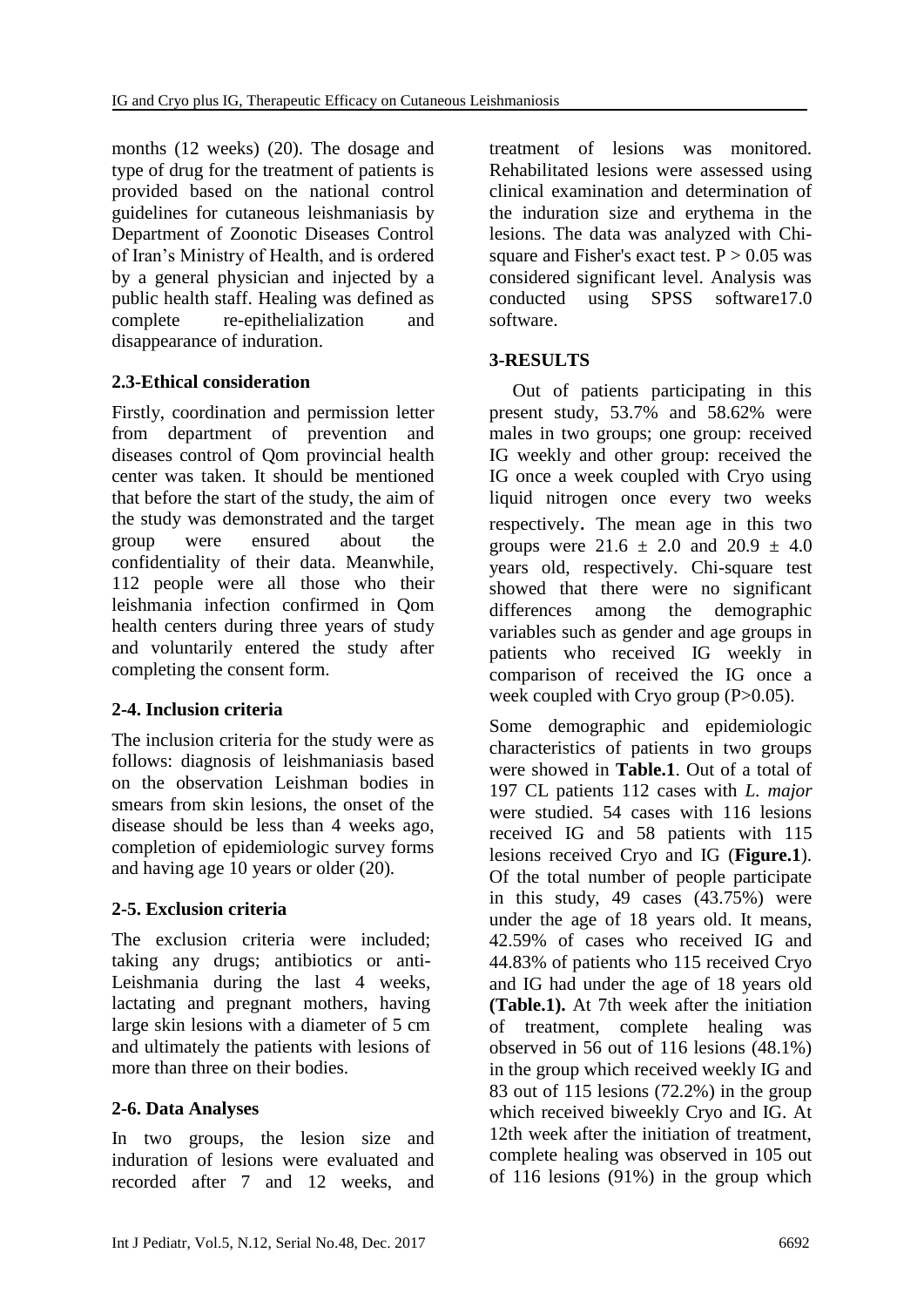received weekly IG and all of 115 lesions (%100) in the group which IG once a week coupled with cryotherapy. By the end of 7th week, RR (0.95CI) amounted to 1.86  $(1.1 - 3.15)$  and at the end of 12th week they tapped to  $3.4$  (2.23- 2.27) which were statistically significant (P<0.02). The significant difference was observed between the two groups in terms of complete healing rate (P<0.001) (**Table.2**).

**Table-1:** The demographic characteristics of patients participating in study of [evaluation of](https://www.google.com/url?sa=t&rct=j&q=&esrc=s&source=web&cd=9&cad=rja&uact=8&ved=0ahUKEwjKz5Dq7bfUAhXQaVAKHQ9WAVsQFghhMAg&url=http%3A%2F%2Frcm.mums.ac.ir%2Farticle_2794.html&usg=AFQjCNHpdTH8QkMV0adDnPPMb2B4TA_kjQ) Intralesional Glucantime and Cryotherapy plus Intralesional Glucantime Therapeutic Efficacy on Zoonotic Cutaneous leishmaniasis, Qom province, Iran (2014-2017)**.**

|                            |                     | Type of treatment                                                  |                                                                                       |  |  |
|----------------------------|---------------------|--------------------------------------------------------------------|---------------------------------------------------------------------------------------|--|--|
| <b>Characteristics</b>     | Categories          | Number (%) of patients who<br>received Intralesional<br>Glucantime | Number $(\%)$ of patients who<br>received Intralesional<br>$Glucantine + Cryptherapy$ |  |  |
|                            | Male                | 29 (53.7%)                                                         | 34 (58.62%)                                                                           |  |  |
| Gender                     | Female              | 25 (46.3%)                                                         | 24 (41.38%)                                                                           |  |  |
| Age                        | $<$ 18 years old    | 23 (42.59%)                                                        | 26 (44.83%)                                                                           |  |  |
|                            | $\geq$ 18 years old | 31 (57.41)                                                         | 32 (55.17%)                                                                           |  |  |
| Mean age of patients       | (Year)              | $20.9 + 19.47$                                                     | $20.1 \pm 19.42$                                                                      |  |  |
|                            | Hand                | 27 (50%)                                                           | 30 (51.72%)                                                                           |  |  |
| <b>Location of lesions</b> | Foot                | 22 (40.75%)                                                        | 21 (36.24%)                                                                           |  |  |
|                            | Face                | 1(1.85%)                                                           | 1(1.72%)                                                                              |  |  |
|                            | Head and neck       | 1(1.85%)                                                           | $2(3.44\%)$                                                                           |  |  |
|                            | Trunk               | 3(5.55%)                                                           | $4(6.88\%)$                                                                           |  |  |
| Mean number of lesions     | (Number)            | $2.14 \pm 0.85$                                                    | $2.12 \pm 0.94$                                                                       |  |  |
|                            | Nodule              | 18 (33.34%)                                                        | 17 (29.31%)                                                                           |  |  |
| Type of lesions            | Populous            | 31 (57.5%)                                                         | 32 (55.17%)                                                                           |  |  |
|                            | Ulcer               | 5(9.25%)                                                           | 9(15.52%)                                                                             |  |  |
| Mean size of lesions       | (cm)                | $2.38 \pm 2.85$                                                    | $1.98 \pm 1.62$                                                                       |  |  |



Fig.1: A total of 112 patients completed follow – up after two types of treatments; Intralesional Glucantime and Cryotherapy plus Intralesional Glucantime Therapeutic Efficacy on Zoonotic Cutaneous leishmaniasis, Qom province, Iran (2014-2017).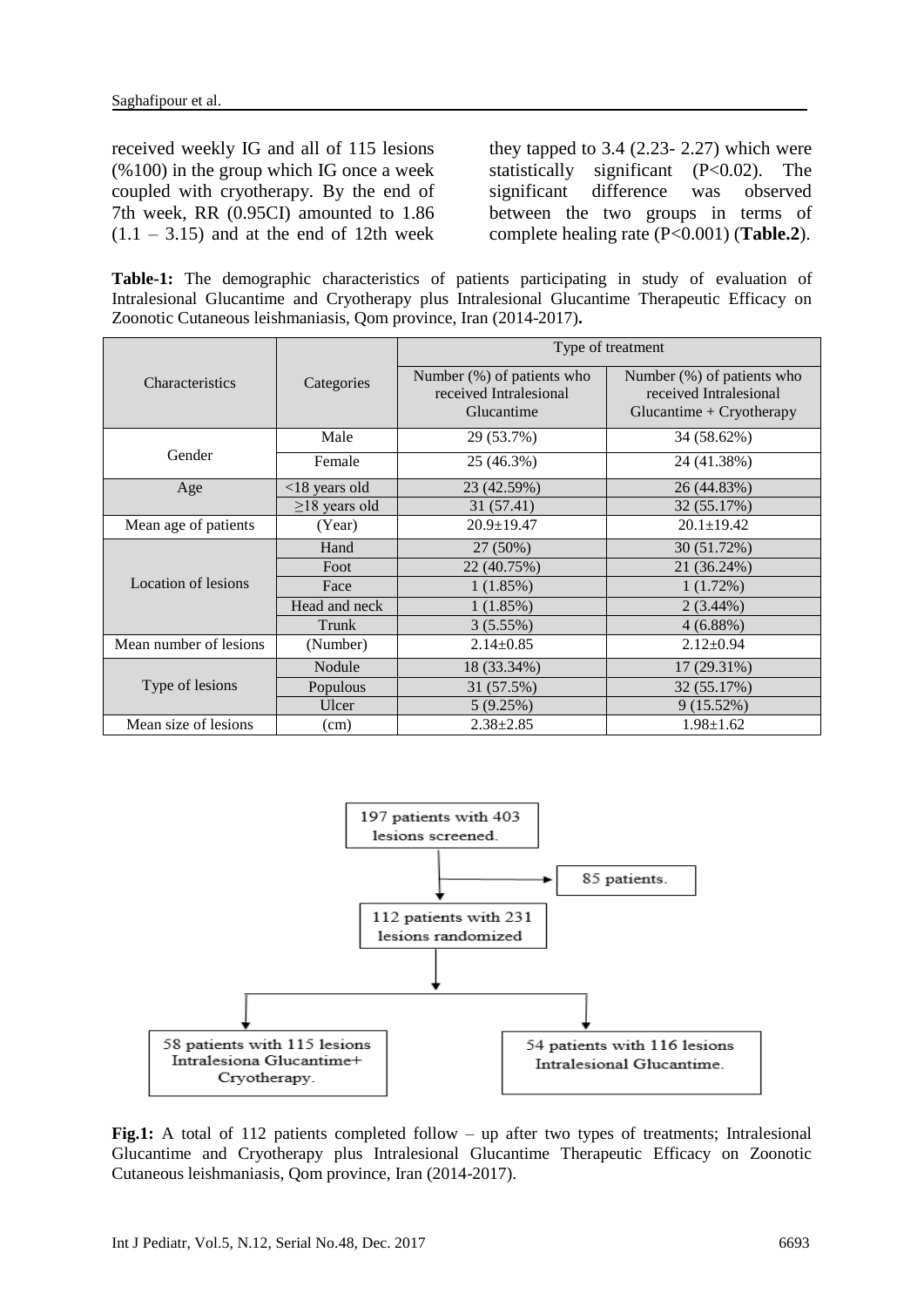| <b>Table-2:</b> Analysis of cure rate between two groups; Intralesional Glucantime and Cryotherapy plus |  |  |  |  |  |  |                                                                                             |  |  |
|---------------------------------------------------------------------------------------------------------|--|--|--|--|--|--|---------------------------------------------------------------------------------------------|--|--|
|                                                                                                         |  |  |  |  |  |  | Intralesional Glucantime Therapeutic Efficacy on Zoonotic Cutaneous Leishmaniasis, based on |  |  |
| weeks of follow-up, Qom province, Iran (2014-2017).                                                     |  |  |  |  |  |  |                                                                                             |  |  |

| Weeks of   |                                             | After 7 weeks | After 12 weeks |                              |  |
|------------|---------------------------------------------|---------------|----------------|------------------------------|--|
| follow-up  | Intralesional<br>Intralesional Glucantime + |               | Intralesional  | Intralesional Glucantime $+$ |  |
|            | Glucantime                                  | Cryotherapy   | Glucantime     | Cryotherapy                  |  |
| Cure rate  | Number $(\%)$                               | Number $(\%)$ | Number $(\%)$  | Number $(\%)$                |  |
| Cured      | 56 (48.2%)                                  | 83 (72.2%)    | $105(91\%)$    | 115 (100%)                   |  |
| Not cured  | 60(51.8%)                                   | 32 (27.8%)    | 11 (9%)        | $0(0\%)$                     |  |
| P-value    | 0.02                                        |               | 0.001          |                              |  |
| Chi-square | 5.41                                        |               | 11.45          |                              |  |

### **4- DISCUSSION**

 In this clinical trial study, Cryo and IG were compared with IG in the treatment of CL patients. In several studies (21, 22), the efficacy and effectiveness of many therapeutic methods for treatment of CL have been investigated in many foci of the disease in the world. According to the findings of present study, Cryo and IG was more effective in comparison of IG alone (more than 72% in versus 48% cure rate after 7 weeks of follow-up and 100% in versus 91% cure rate after 12 weeks of follow-up). This finding is concurrent with the results of studies on the therapeutic effect of IG by Alkhawajah et al. and Sharquie et al. (21, 22). Alkhawajah et al. and Sharquie et al. in the studies on the therapeutic effect of Glucantime observed that the cure rate of IG on CL patients was 68- 100% (21, 22). But in a similar study, Yazdanpanah et al. found that 37.1% of patients were treated with IG and 22.2% of patients were treated with cryotherapy clinically and they evaluated that cryotherapy and intralesional Glucantime have a same effect in terms of therapeutic effects (23). Also, Salmanpour et al. found that the cure rate of IG on CL was 72% (24). Other previous studies demonstrated that the therapeutic effect of IG was less than the findings of present study; for instance, the findings of a study in Isfahan city; central Iran have showed that cure rate of IG has been 41.7% (25). It is well known that cryotherapy is also a physical method for treating CL patients and it can be useful in the treatment of CL; because of leishmania parasite is susceptible to cold (15). According to the results of this study, cryotherapy was used with intralesional Glucantime injection simultaneously (Cryo and IG), and its cure rate was 100% after 12 weeks follow up. Up to now, this combination method has not been studied. Based on the results of Bassiouny et al. cryotherapy is one of the best strategies for treating of CL, they observed that 30 patients with CL were treated completely using cryotherapy after 4 - 5 weeks of treatment follow up (26), which this is in agreement with our findings of the present study that all of CL patients were cured. As demonstrated in this study, IG once a week coupled with cryotherapy once every two weeks and for at most three months were most effective strategies for curing of CL. Also, it was previously proven that cryotherapy alone was less effective in treatment of CL; the cure rate was 78 %, 57.3% and 30% in Turkey, Iran, and Saudi Arabia respectively (27-29). Regarding the cryotherapy, previous studies have shown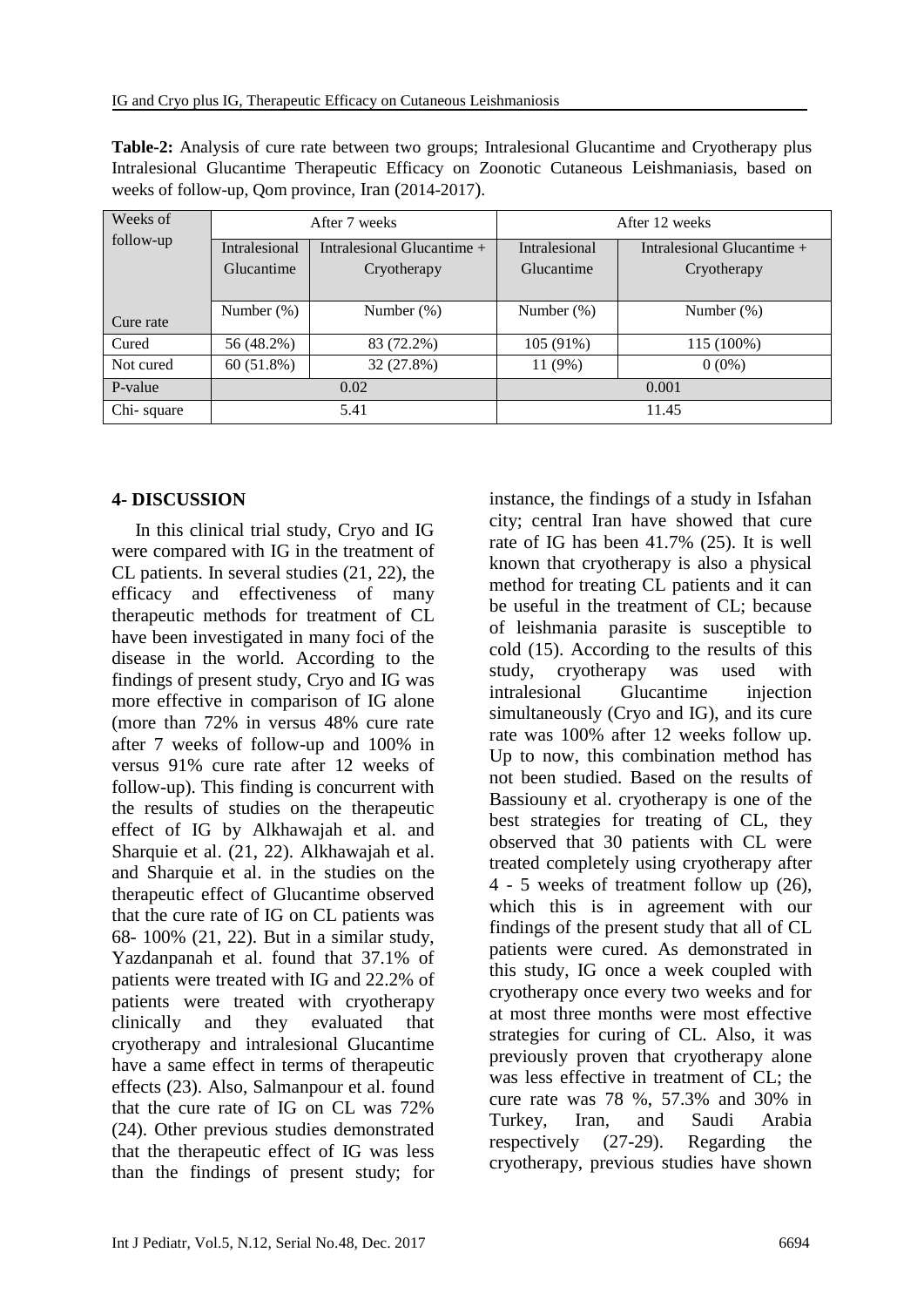that this stimulus produces decreases in the local tissue temperature and metabolism (30), which results in cryonecrosis that destroys the amastigotes and activates an immune response produced by the liberation of antigenic substances (31).

### **4-1. Limitations of the study**

This study was designed on number of CL patients referring to health center of Qom province. This makes the sample size was limited. In our knowledge this is can be one of the limitations of this the study.

#### **5- CONCLUSION**

 According to the finding, to the best of our knowledge, Cryotherapy and intralesional Glucantime (the intralesional Glucantime once a week coupled with cryotherapy using liquid nitrogen once every two weeks and for at most three months) is the effective therapeutic strategy for treating Cutaneous Leishmaniasis patients.

### **6- CONFLICT OF INTEREST:** None.

### **7- ACKNOWLEDGMENT**

This study received financial support from Deputy of Research, Qom University of Medical Sciences, Iran (Project No: 34/16949). The great appreciation goes to personals from Centre for Disease Control & Prevention of Qom, Qom University of Medical Sciences, Qom- Iran. Health Centers for their help during the field work.

### **8- REFERENCES**

1. [Hotez](http://www.ncbi.nlm.nih.gov/sites/entrez?cmd=search&db=PubMed&term=%20Hotez%2BPJ%5bauth%5d) PJ, [Savioli](http://www.ncbi.nlm.nih.gov/sites/entrez?cmd=search&db=PubMed&term=%20Savioli%2BL%5bauth%5d) L, [Fenwick](http://www.ncbi.nlm.nih.gov/sites/entrez?cmd=search&db=PubMed&term=%20Fenwick%2BA%5bauth%5d) A. Neglected Tropical Diseases of the Middle East and North Africa: Review of Their Prevalence, Distribution, and Opportunities for Control. PLoS Negl Trop Dis 2010; 6(2): 1-8.

2. [Steverding D.](https://www.ncbi.nlm.nih.gov/pubmed/?term=Steverding%20D%5BAuthor%5D&cauthor=true&cauthor_uid=28202044) The history of leishmaniasis. [Parasit Vectors.](https://www.ncbi.nlm.nih.gov/pubmed/28202044) 2017; 10(1):82.

3. WHO. TDR Strategic Direction for Research: Leishmaniasis. Available at: [www.who.int/tdr.](http://www.who.int/tdr) 2002; Geneva, Switzerland.

4. Saghafipour A, Vatandoost H, Zahraei-Ramazani AR, Yaghoobi-Ershadi MR, Karami Jooshin M, Rassi Y et al. Epidemiological Study on Cutaneous Leishmaniasis in an Endemic Area, of Qom Province, Central Iran. J Arthropod-Borne Dis. 2017; 11(3): 403-13.

5. Haldar AK, Sen P, Roy S. Use of Antimony in the Treatment of Leishmaniasis: Current Status and Future Directions. Mol Biol Int 2011; 2011: 571242

6. Ministry of Health and Medical Education (IR.Iran) center for Disease Management. Principles of leishmaniasis prevention and surveillance. Tehran: 2007; 32-6.

7. [Kashani MN,](https://www.ncbi.nlm.nih.gov/pubmed/?term=Kashani%20MN%5BAuthor%5D&cauthor=true&cauthor_uid=20883265) [Sadr B,](https://www.ncbi.nlm.nih.gov/pubmed/?term=Sadr%20B%5BAuthor%5D&cauthor=true&cauthor_uid=20883265) [Nilforoushzadeh](https://www.ncbi.nlm.nih.gov/pubmed/?term=Nilforoushzadeh%20MA%5BAuthor%5D&cauthor=true&cauthor_uid=20883265)  [MA,](https://www.ncbi.nlm.nih.gov/pubmed/?term=Nilforoushzadeh%20MA%5BAuthor%5D&cauthor=true&cauthor_uid=20883265) [Arasteh M,](https://www.ncbi.nlm.nih.gov/pubmed/?term=Arasteh%20M%5BAuthor%5D&cauthor=true&cauthor_uid=20883265) [Babakoohi S,](https://www.ncbi.nlm.nih.gov/pubmed/?term=Babakoohi%20S%5BAuthor%5D&cauthor=true&cauthor_uid=20883265) [Firooz A.](https://www.ncbi.nlm.nih.gov/pubmed/?term=Firooz%20A%5BAuthor%5D&cauthor=true&cauthor_uid=20883265) Treatment of acute cutaneous leishmaniasis with intralesional injection of meglumine antimoniate: comparison of conventional technique with mesotherapy gun. [Int J](https://www.ncbi.nlm.nih.gov/pubmed/20883265)  [Dermatol.](https://www.ncbi.nlm.nih.gov/pubmed/20883265) 2010; 49(9):1034-37.

8. Teixeira AC, Paes MG, Guerra Jde O, Prata A, Silva-Vergara ML. Low efficacy of azithromycin to treat cutaneous leishmaniasis in Manaus, AM, Brazil. Rev Inst Med Trop Sao Paulo 2007; 49(4):235-38.

9. Alavi S.M, AlaviL. Efficacy of azithromycin in the treatment of cutaneous leishmaniasis J Gorgan Uni Med Sci 2008; 10  $(4): 1-5.$ 

10. Mostaghim M, Heiazi SH, Tolouei S, Asilian A, Sadeghian G, Shatalebi MA et al. Study of therapeutic effect of Paromomycin Sulfate in combination with Gentamicin Sulfate film for treatment of cutaneous Leishmaniasis. Urmia Medical J 2002; 13 (2): 136-44.

11. Haftbaradaran H, Nilforoushzadeh MA, Jaffary F. The Efficacy of 5% Trichloroacetic Acid Cream in the Treatment of Cutaneous Leishmaniasis Lesions. J Knowlede & Health Uni Med Sci 2010; 4 (4): 18-21.

12. [López-Carvajal L,](https://www.ncbi.nlm.nih.gov/pubmed/?term=L%C3%B3pez-Carvajal%20L%5BAuthor%5D&cauthor=true&cauthor_uid=27456008) [Cardona-Arias JA,](https://www.ncbi.nlm.nih.gov/pubmed/?term=Cardona-Arias%20JA%5BAuthor%5D&cauthor=true&cauthor_uid=27456008) [Zapata-Cardona MI,](https://www.ncbi.nlm.nih.gov/pubmed/?term=Zapata-Cardona%20MI%5BAuthor%5D&cauthor=true&cauthor_uid=27456008) [Sánchez-Giraldo V,](https://www.ncbi.nlm.nih.gov/pubmed/?term=S%C3%A1nchez-Giraldo%20V%5BAuthor%5D&cauthor=true&cauthor_uid=27456008) [Vélez ID.](https://www.ncbi.nlm.nih.gov/pubmed/?term=V%C3%A9lez%20ID%5BAuthor%5D&cauthor=true&cauthor_uid=27456008) Efficacy of cryotherapy for the treatment of cutaneous leishmaniasis: metaanalyses of clinical trials. [BMC Infect Dis.](https://www.ncbi.nlm.nih.gov/pubmed/27456008) 2016; (26):16:360.

13. [Mosleh IM,](https://www.ncbi.nlm.nih.gov/pubmed/?term=Mosleh%20IM%5BAuthor%5D&cauthor=true&cauthor_uid=18249466) [Geith E,](https://www.ncbi.nlm.nih.gov/pubmed/?term=Geith%20E%5BAuthor%5D&cauthor=true&cauthor_uid=18249466) [Natsheh L,](https://www.ncbi.nlm.nih.gov/pubmed/?term=Natsheh%20L%5BAuthor%5D&cauthor=true&cauthor_uid=18249466) [Schönian](https://www.ncbi.nlm.nih.gov/pubmed/?term=Sch%C3%B6nian%20G%5BAuthor%5D&cauthor=true&cauthor_uid=18249466)  [G,](https://www.ncbi.nlm.nih.gov/pubmed/?term=Sch%C3%B6nian%20G%5BAuthor%5D&cauthor=true&cauthor_uid=18249466) [Abotteen N,](https://www.ncbi.nlm.nih.gov/pubmed/?term=Abotteen%20N%5BAuthor%5D&cauthor=true&cauthor_uid=18249466) [Kharabsheh S.](https://www.ncbi.nlm.nih.gov/pubmed/?term=Kharabsheh%20S%5BAuthor%5D&cauthor=true&cauthor_uid=18249466) Efficacy of a